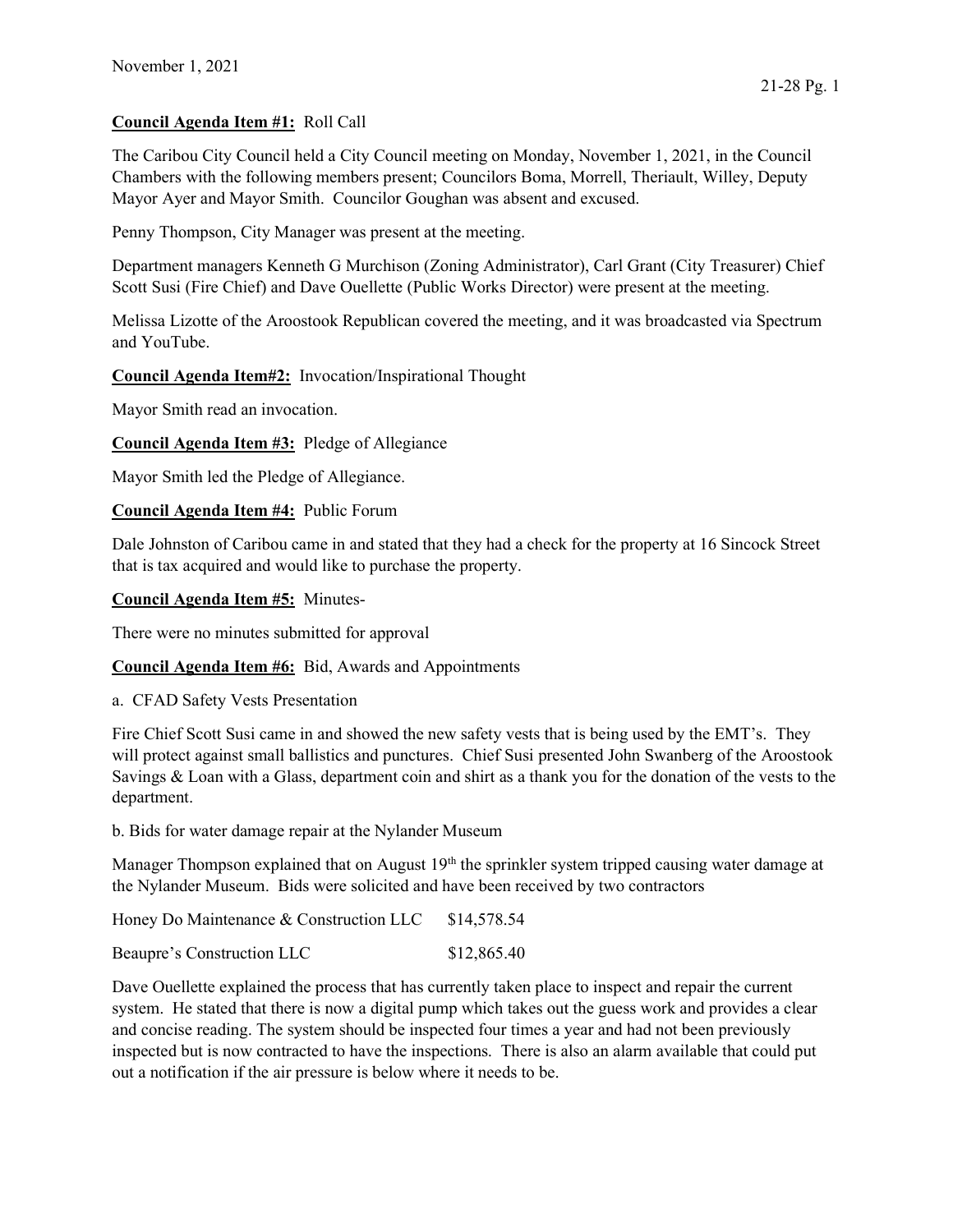Motion made by Deputy Mayor Ayer, seconded by Councilor Boma to accept the bid from Beaupre's Construction LLC in the amount of \$12,865.40 for the repairs at the Nylander.

Roll Call Vote: T. Ayer – Yes, C. Boma - Yes, D. Morrell – Yes, J. Theriault - Yes, L. Willey - Yes, J. Smith - Yes, (So voted)

Motion made by Councilor Willey, seconded by Councilor Theriault to have Dave look into a warning system for the sprinklers at the Nylander.

Roll Call Vote: T. Ayer – Yes, C. Boma - Yes, D. Morrell – Yes, J. Theriault - Yes, L. Willey - Yes, J. Smith - Yes, (So voted)

Council Agenda Item #7: Public Hearings and Possible Action Items

a. Safe Alternatives

Open Public Hearing at 6:33p.m.

Manager Thompson explained that Safe Alternatives is a Registered Nonprofit Dispensary licensed under the state of Maine and located at 1137 Presque Isle Road. The current operating permit expires on November 14, 2021. Licensing procedures require that a public hearing is conducted by the City Council before a permit can be issued/reissued. City departments have reviewed the requested renewal and have determined that there have been no unreasonable disturbances to businesses or persons residing in the vicinity, and no violations of record pertaining to state law or the Caribou Code related to the business operations.

There were no public comments made.

Closed Public Hearing at 6:36 p.m.

Motion made by Deputy Mayor Ayer, seconded by Councilor Boma to renew the license for Safe Alternatives located at 1137 Presque Isle Road.

Roll Call Vote: T. Ayer – Yes, C. Boma - Yes, D. Morrell – Yes, J. Theriault - Yes, L. Willey - Yes, J. Smith - Yes, (So voted)

Council Agenda Item #8: Reports by Staff and Committees

a. Abatement of property taxes on 544 Van Buren Road- Finance Department

Carl Grant, city Treasurer explained the property at 544 Van Buren was tax acquired November 24, 2020. The outstanding taxes and fees on the property are \$1,397.29 as of November 1, 2021. This property weas demolished last month as part of the City's blight cleanup. There is no land to sell as it was a mobile home on leased land.

Motion made by Councilor Theriault, seconded by Councilor Willey to abate the taxes in the amount of \$1,397.29 for the building that was located at 544 Van Buren Road.

Roll Call Vote: T. Ayer – Yes, C. Boma - Yes, D. Morrell – Yes, J. Theriault - Yes, L. Willey - Yes, J. Smith - Yes, (So voted)

b. Tax Acquired Property – Finance Department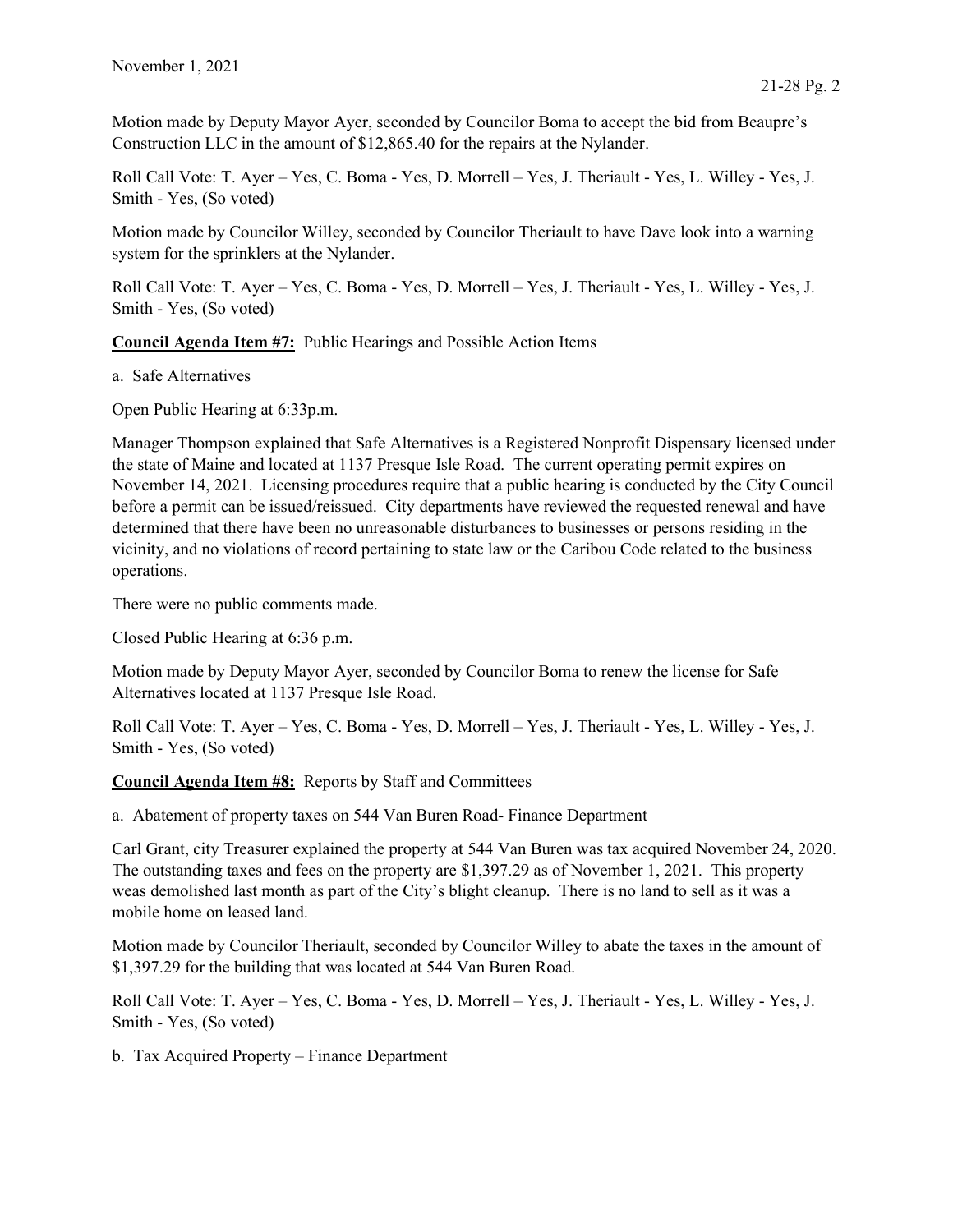Carl Grant, City Treasurer explained that there are still 49 properties that have outstanding balances from 2019 that could potentially become tax acquired. He explained that this is a first read and that at the next meeting the Council gets to decide what properties to waive foreclosure on.

b. Manager's Report

Manager Thompson reviewed the City Manager's Report dated October 29, 2021

d. Airport Committee (meeting before meeting)

No discussion.

Council Agenda Item #9: New Business, Ordinances and Resolutions

a. Porvair Filtration hiring goals met

Manager Thompson explained that in 2018 the city entered into an agreement with Porvair Filtration to reimburse certain business improvement costs if Porvair demonstrated job growth as anticipated with the improvements. Th agreement runs through October 2022 with a reimbursement amount not to exceed \$14,694.75 per year. Under the terms of the agreement, they are required to have 52 employees on staff with a minimum annual wage of \$24,960(\$12.00 / hour). Porvair currently has 53 qualifying employees on staff.

Motion made by Deputy Mayor Ayer, seconded by Councilor Morrell to reimbursement Porvair in the amount of \$14,695.75.

Roll Call Vote: T. Ayer – Yes, C. Boma - Yes, D. Morrell – Yes, J. Theriault - Yes, L. Willey - Yes, J. Smith - Yes, (So voted)

Mr. David Mika introduced Gabe Knight as he will be replacing Mr. Mika after his retirement. \

b. Small Business Saturday Proclamation

Motion made by Councilor Theriault, seconded by Councilor Willey to declare Saturday, November 27, 2021, as Small Business Saturday.

Roll Call Vote: T. Ayer – Yes, C. Boma - Yes, D. Morrell – Yes, J. Theriault - Yes, L. Willey - Yes, J. Smith - Yes, (So voted)

## Council Agenda Item #10: Old Business

a. 16 Sincock Street offer

Manager Thompson explained that at the last council meeting an offer to purchase 16 Sincock Street was brought forward and the City Council requested more information.

Motion made by Deputy Mayor Ayer, seconded by Councilor Theriault to sell the property at 16 Sincock Street to Dale Johnston for the amount of \$2,500.00

Roll Call Vote: T. Ayer – Yes, C. Boma - Yes, D. Morrell – Yes, J. Theriault - Yes, L. Willey - Yes, J. Smith - Yes, (So voted)

b. 55 Crosby Street Consent Agreement